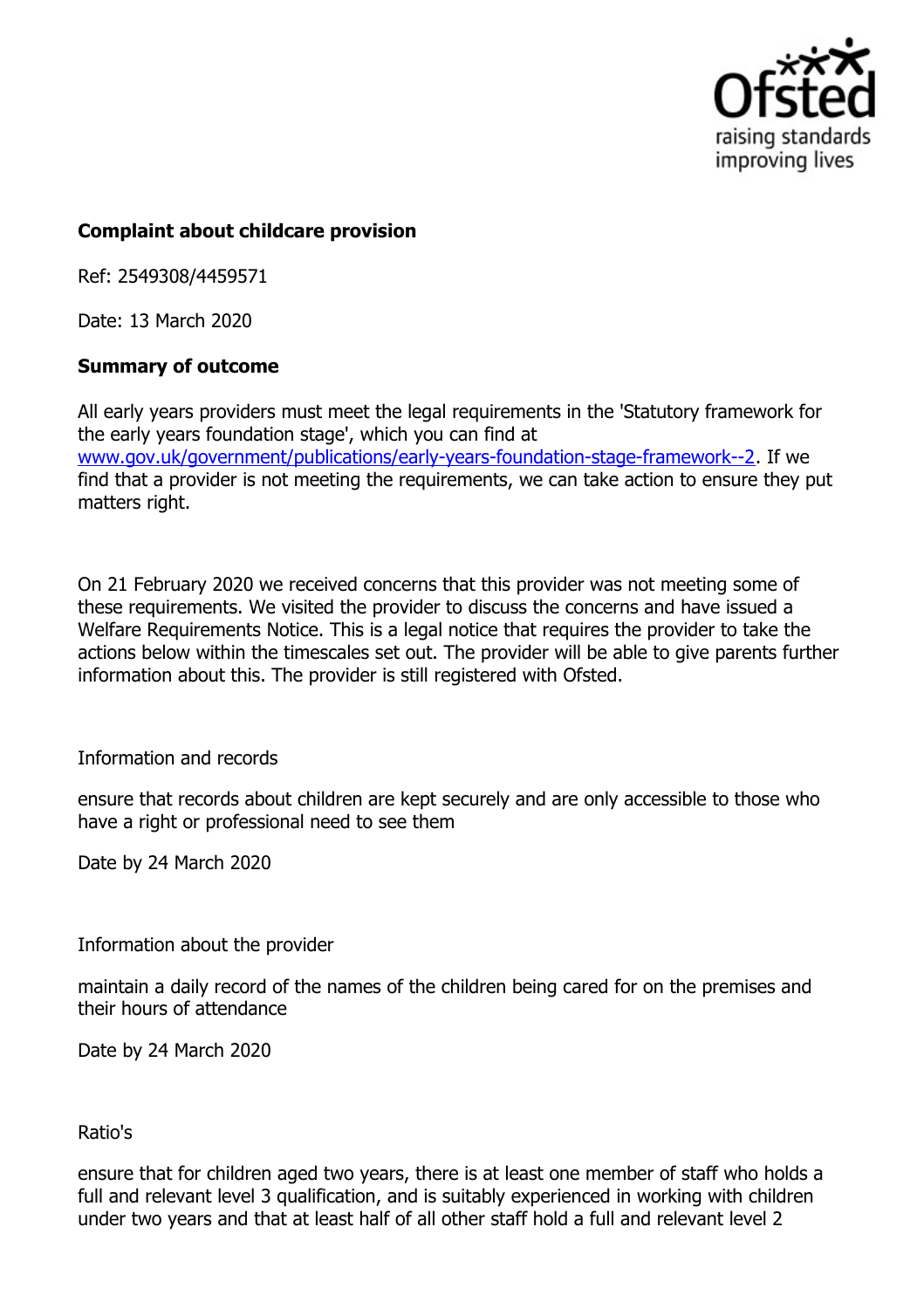

qualification

Date by 24 March 2020

Managing behaviour

manage all children's behaviour in an appropriate way, to ensure they develop social skills and understand what is, acceptable behaviour, with other children

Date by 24 March 2020

Staff qualifications, training, support and skills

ensure that induction training effectively helps staff to gain a clear understand their roles and responsibilities

Date by 24 March 2020

Staff qualifications, training, support and skills

ensure that staff offer quality learning and development experiences for children that helps them to continually progress.

Date by 24 March 2020

Staff qualifications, training, support and skills

make certain that staff supervision is effective to monitor personal effectiveness and identify the ongoing training needs of individuals and tackle underperformance

Date by 24 March 2020

Information and records